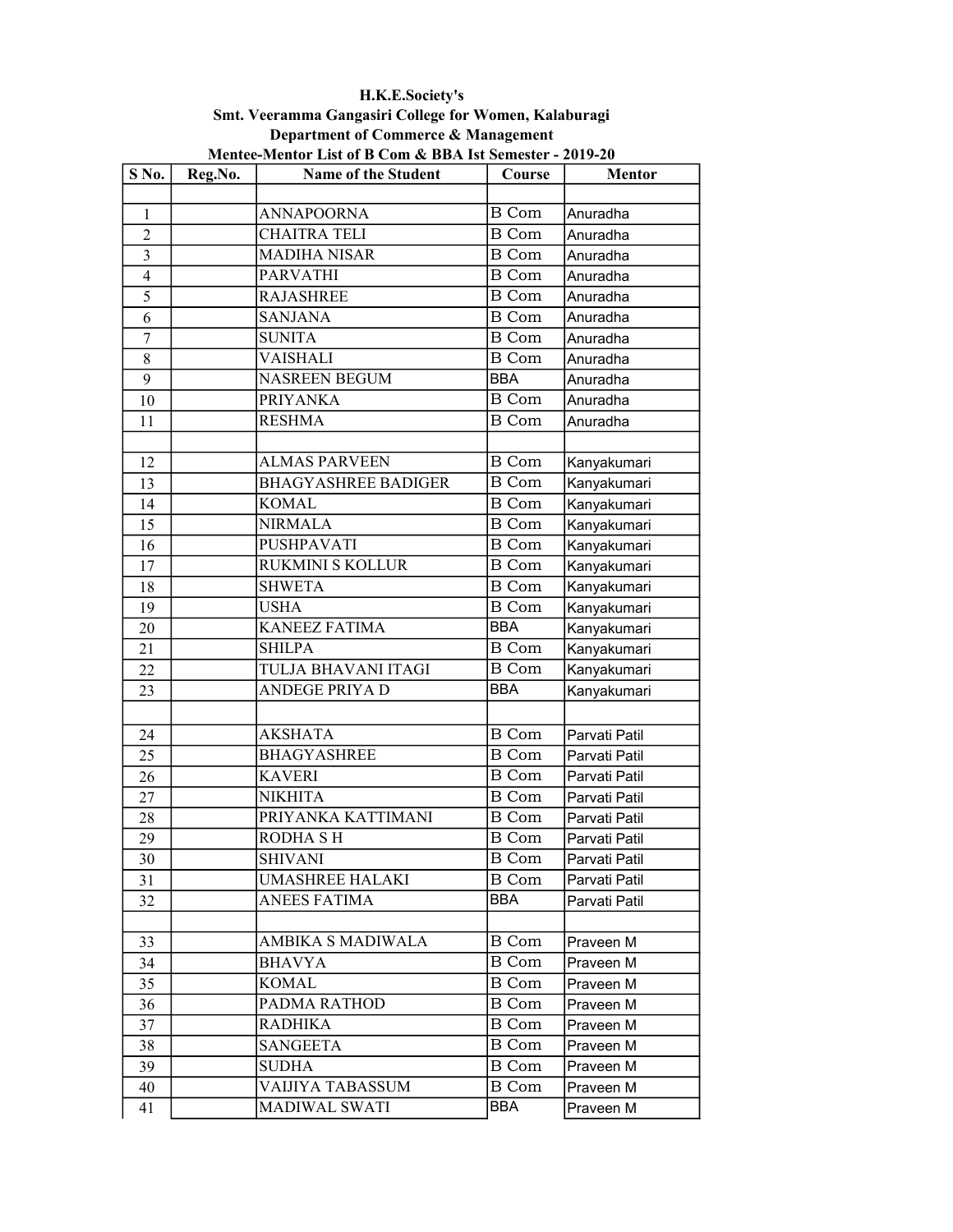| 42 | ASHWINI CHAWAN               | <b>B</b> Com       | Reetha        |
|----|------------------------------|--------------------|---------------|
| 43 | CHANDRAKALA                  | <b>B</b> Com       | Reetha        |
| 44 | <b>MAHADEVI</b>              | <b>B</b> Com       | Reetha        |
| 45 | <b>PAVITRA</b>               | <b>B</b> Com       | Reetha        |
| 46 | <b>RANJEETA</b>              | <b>B</b> Com       | Reetha        |
| 47 | <b>SANJANA</b>               | $\overline{B}$ Com | Reetha        |
| 48 | <b>SUNITA</b>                | <b>B</b> Com       | Reetha        |
| 49 | <b>VAISHNAVI</b>             | <b>B</b> Com       | Reetha        |
| 50 | <b>PREETI</b>                | <b>BBA</b>         | Reetha        |
| 51 | <b>NANDINI</b>               | <b>B</b> Com       | Reetha        |
|    |                              |                    |               |
| 52 | <b>BHAGYASHREE</b>           | <b>B</b> Com       | Sangamesh     |
| 53 | <b>DEVIKA</b>                | <b>B</b> Com       | Sangamesh     |
| 54 | <b>MAMATA</b>                | <b>B</b> Com       | Sangamesh     |
| 55 | <b>PRATIBHA</b>              | <b>B</b> Com       | Sangamesh     |
| 56 | <b>RANJITA</b>               | <b>B</b> Com       | Sangamesh     |
| 57 | <b>SAROJA</b>                | <b>B</b> Com       | Sangamesh     |
| 58 | <b>SUSHMA</b>                | <b>B</b> Com       | Sangamesh     |
| 59 | VARSHA DIGGIKAR              | <b>B</b> Com       | Sangamesh     |
| 60 | <b>SARA ILAHAM</b>           | <b>BBA</b>         | Sangamesh     |
|    |                              |                    |               |
| 61 | <b>BHAGYASHREE</b>           | <b>B</b> Com       | Sarojini      |
| 62 | <b>HEMA</b>                  | <b>B</b> Com       | Sarojini      |
| 63 | <b>NANDINI</b>               | <b>B</b> Com       | Sarojini      |
| 64 | <b>PRERANA</b>               | <b>B</b> Com       | Sarojini      |
| 65 | <b>RASHMITA</b>              | <b>B</b> Com       | Sarojini      |
| 66 | <b>SHARADA KANNI</b>         | <b>B</b> Com       | Sarojini      |
| 67 | <b>SYEDA JASMEEN</b>         | <b>B</b> Com       | Sarojini      |
| 68 | <b>AARATI GOPIRAM PAREEK</b> | <b>BBA</b>         | Sarojini      |
| 69 | <b>SUMAYYA PARVEEN</b>       | <b>BBA</b>         | Sarojini      |
| 70 | VANAJAXI                     | <b>BBA</b>         | Sarojini      |
|    |                              |                    |               |
| 71 | <b>AKSHATA</b>               | <b>B</b> Com       | Uma Minajigi  |
| 72 | <b>BHAGYASHREE</b>           | B Com              | Uma Minajigi  |
| 73 | KANYAKUMARI                  | <b>B</b> Com       | Uma Minajigi  |
|    |                              |                    |               |
| 74 | <b>BHAGYASHREE</b>           | <b>B</b> Com       | Umadevi Patil |
| 75 | <b>ESHWARI</b>               | <b>B</b> Com       | Umadevi Patil |
| 76 | <b>MEENAKSHI</b>             | B Com              | Umadevi Patil |
| 77 | <b>PREETI</b>                | $\, {\bf B}$ Com   | Umadevi Patil |
| 78 | <b>RASHMI</b>                | <b>B</b> Com       | Umadevi Patil |
| 79 | <b>SHAKERA BEGUM</b>         | <b>B</b> Com       | Umadevi Patil |
| 80 | <b>SUSHMA PATIL</b>          | B Com              | Umadevi Patil |
| 81 | VIDYASHREE                   | <b>B</b> Com       | Umadevi Patil |
| 82 | <b>SHIVANI</b>               | <b>BBA</b>         | Umadevi Patil |
|    |                              |                    |               |
| 83 | <b>SUREKHA</b>               | <b>BBA</b>         | Umadevi Patil |
|    |                              |                    |               |
| 84 | AKSHTA                       | B Com              | Vani Hattarki |